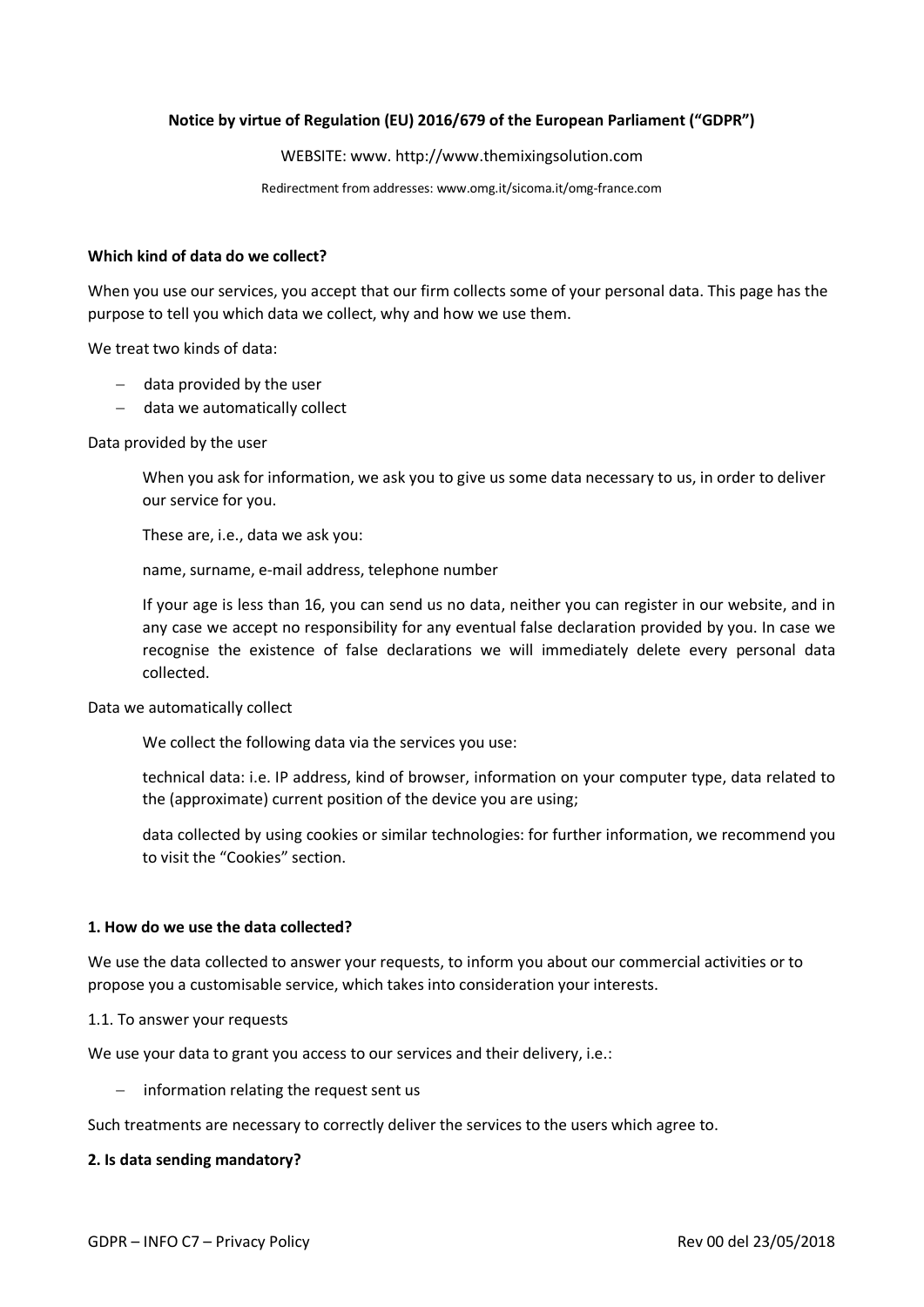Personal data delivery is mandatory exclusively for the treatments necessary to answer your requests (the eventual refusal for such purpose makes impossible the fulfilment of the requests); conversely, personal data delivery is optional for promotional and profiling purposes, and the eventual refusal to give consent does not negatively affect the fulfilment of the request sent.

## **3. Who are the subjects of the treatment?**

## **3.1. Aggregated owners of the treatment**

Website is aggregately owned by the following companies, part of the OMG group:

OFFICINE MECCANICHE GALLETTI S.r.l. via its acting legal representative, with registered office located in PERUGIA(PG), Via Brenta, 18, VAT number 00169400546

SICOMA S.r.l. via its acting legal representative, with registered office located in PERUGIA(PG), Via Brenta, 3 , VAT number 01923450546

OMG – FRANCE via its acting legal representative, with registered office located in 297, Rue de Louhans, 71380 Epervans – Chalon sur Saone, VAT number FR1948471100700027

About every request related to your personal data, please check the following paragraph 3.2.

3.2. Contact information

We remind you that at any time you can contact the Owner of the Treatment and send any question or request related to your personal data and to the respect of your privacy, by writing to the e-mail address [privacy@omg.it](mailto:privacy@omg.it) .

## **3.3. Subjects whom personal data may be sent to**

Data collected in the course of delivery of the service may be sent to:

- − companies which provide features strictly connected with the aim of the delivery also technical of the services of the company, i.e. suppliers which deliver IT services
- − bodies and administrative and juridical authorities, by virtue of the law requirements

Your personal data may be transferred out of the European Union, in order to be treated by some of our service suppliers. In this case, we assure that such transfer occurs in compliance with the law in force, and that an adequate degree of personal data protection is guaranteed, on the basis of a decision of adequacy, by following standard clauses defined by the European Commission, or Binding Corporate Rules.

In no case we give or sell personal data to third parties.

## **4. How can you get information about data, or modify, delete or get a copy of them?**

Every physical person which uses our service can:

- get from the owner, at any time, information about the existence of own personal data, the origin of such data, purpose and ways of treatment and, if present, to get access to your personal data and to the information relating the Article 15 of GDPR
- − ask for the update, the amendment, the integration, the deletion, the limitation of the data treatment, in case occurs any of the of the conditions related to the Article 18 of GDPR, the transformation, on anonymous way, or block of the personal data, treated on violation of the law, included the ones not required to be kept, in relation to the purposes for which the data have been collected and/or subsequently treated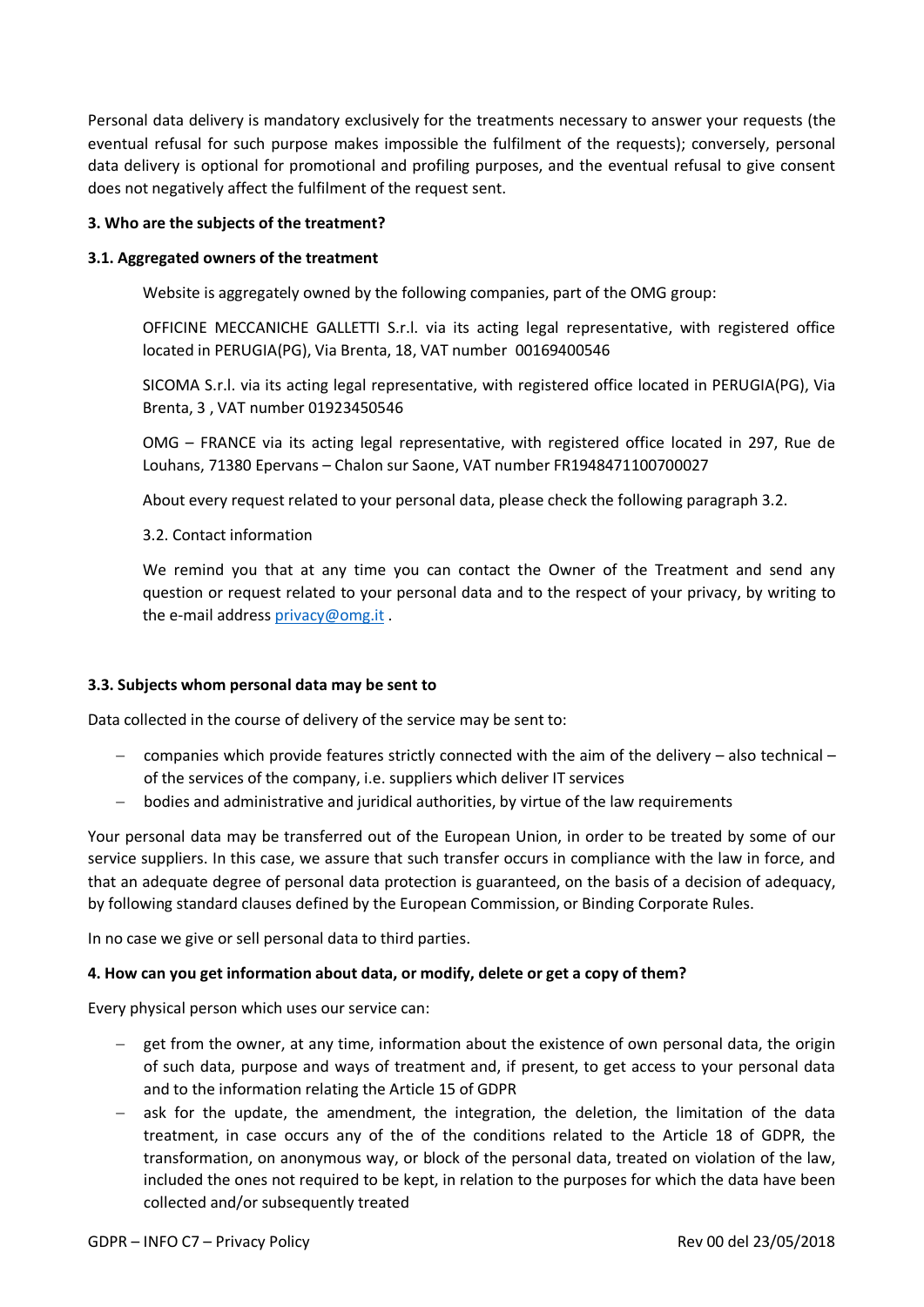- − oppose, wholly or partly, for legitimate reasons, to the data treatment, no matter if relating the purpose of collection and treatment of personal data provided to the purpose of commercial information, or sending of marketing material, or direct selling, or completion of market research, or commercial communication. Also, every user has the right to withdraw the consent at any time, without effects against the legitimacy of the treatment, on the basis of the consent given before the withdraw
- − get own personal data, consciously and actively given or via the fruition of the service, in a structured format, of common use and readable by automatic device, and to transmit to another treatment owner without hindrance
- make a complaint to the authorities responsible for the protection of personal data in Italy

We remind that for any answer or request related to your personal data and to the respect of your privacy you can write to the dedicated e-mail address [privacy@omg.it](mailto:privacy@omg.it).

# **5. How and how long will your data be kept?**

Personal data keeping will take place on writing and/or on an electronical/IT way and for the time strictly necessary to the fulfilment of the finalities described at point 1, by respecting your privacy and the laws in force.

In case of exercise of the oblivion right, via explicit deletion request of your personal data treated by the owner, we remind you that such data will be kept, on a protected way and with limited access, exclusively for purpose of ascertainment and repression of the offences, for a period no longer than 12 months from the request date and subsequently will be securely deleted or made anonymous on an irreversible way.

Finally, we remind you that for the same purpose, data related to the IT traffic, anyway excluding communications content, will be kept for a period no longer than 6 years from the communication date, by virtue of Article 24 of Italian Law no. 167/2017, which transposed the UE Directive 2017/541 about counter-terrorism.

# **6. How do we assure the protection of your data?**

Data are collected by the subjects as on point 3, following the indications of relevant laws, with particular attention to the security provisions provided by GDPR (Article 32) for the treatment via IT equipment, manual and automated and with reasons strictly related to the purpose as on point 1, and anyway by guaranteeing the security and privacy of the data.

# **7. Privacy notice may be amended in the course of time?**

This notice may be subject to amendments. In case substantial amendments to the use of data related to the user from the Owner occur, the Owner will warn the user by publishing with the maximum evidence on own pages or via alternative or similar means.

# **8. Cookies**

# 8.1 What are cookies?

Website uses "cookies". By using the Website, user gives consent to the use of cookies on compliance with this Privacy Policy. Cookies are small files stored on the user's computer hard disk. There are two macro-kinds of cookie: technical cookies and profiling cookies. Technical cookies are necessary to the correct work of a website and to the allowance of the user's browsing; without them, the user may not be able to correctly display pages or to use some services. Profiling cookies have the purpose of creating user's profiles, in order to send marketing messages on the basis of the preferences shown by the user during the browsing. Cookies may also be classified as: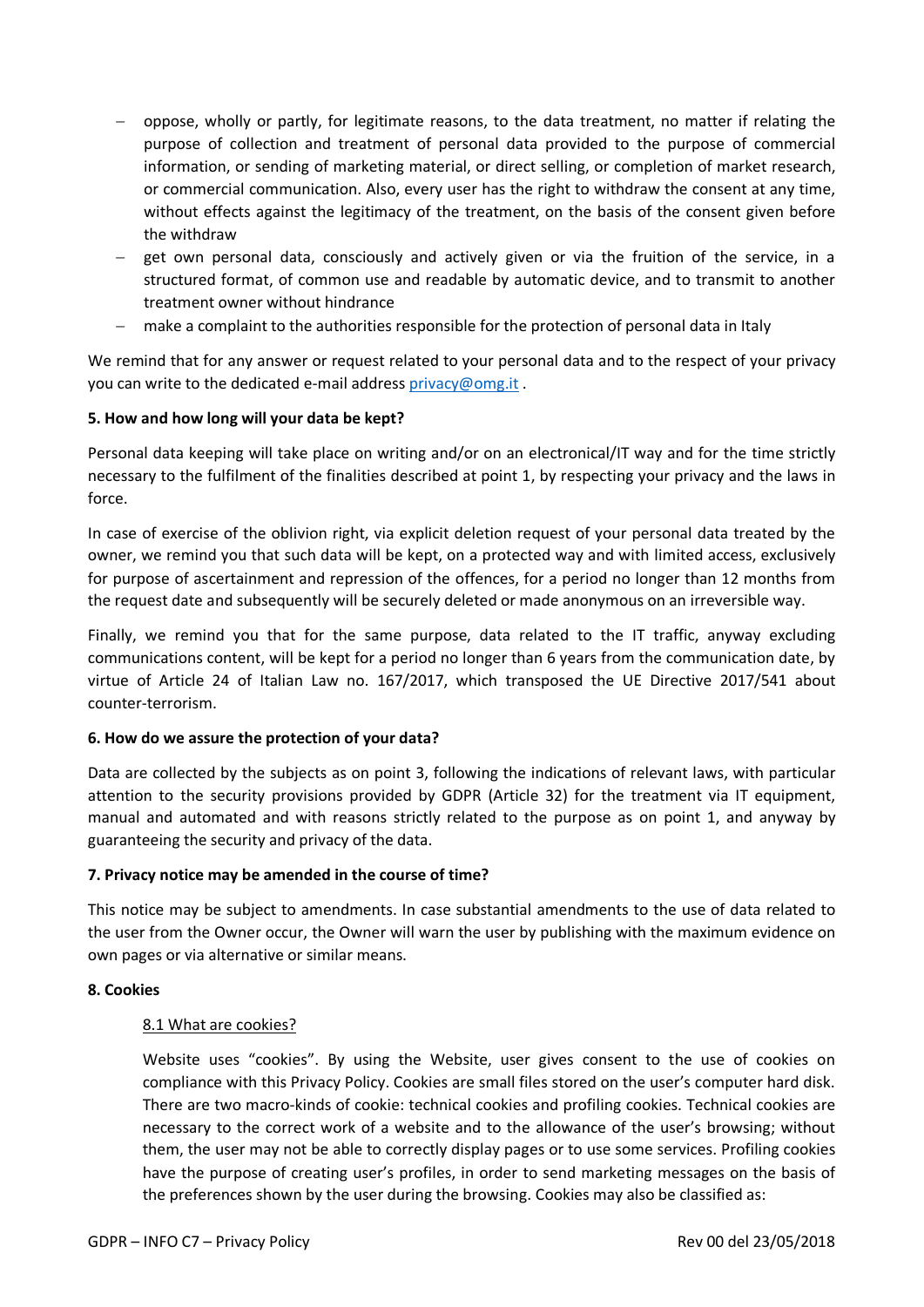- − "session" cookies, which are immediately deleted at the exit of the browser;
- − "persistent" cookies, which stay inside the browser for a determined period of time. These are used, i.e., to recognise the device visiting a website, easing authentication operations of the user;
- − "own" cookies, generated and managed directly by the owner of the website surfed by the user;
- − "third parties" cookies, generated and managed by subjects other than the owner of the website surfed by the user.

## 8.2 Cookies used on the website

On the following table is shown a detail of cookies present on the Website

| <b>COOKIES</b>   | <b>KIND</b>            | <b>PURPOSE</b>    | <b>EXPIRY</b> |
|------------------|------------------------|-------------------|---------------|
| <b>PHPSESSID</b> | "First Part" cookie    | <b>Technical</b>  | Session       |
| _gid             | "Third Parties" cookie | <b>Statistics</b> | 1 day         |
| $-ga$            | "Third Parties" cookie | <b>Statistics</b> | 1 year        |
|                  |                        |                   |               |
|                  |                        |                   |               |
|                  |                        |                   |               |
|                  |                        |                   |               |

Website may contain links to other sites (third parties websites). The company performs no log in nor control on cookies, web beacons nor other users tracking technologies, which may be used by third parties websites, which the user can be gain access to from the Website. The company performs no control on contents nor materials published from, nor gained via third parties websites, nor on own user's personal data treatment ways, and expressly refuses any related responsibility on such cases. User is asked to check third parties privacy policy, which gains access via the Website, and to get information about the conditions related about own personal data treatment. This Privacy Policy is only related to this website.

## 8.3 How deactivate cookies on browsers

### Google Chrome

If you allow cookies by default, you nevertheless may block them for a specific website.

- 1. Run Chrome on computer.
- 2. On top right click on Other  $\frac{1}{2}$  > Settings.
- 3. Click on Advanced on the bottom.
- 4. On "Privacy and security" section, click on Content settings.
- 5. Click on Cookie.
- 6. Near "Block", "Delete on exit" or "Allow", click on Add.
- 7. Insert website address.
- 8. In order to create an exception for a whole domain, insert [\*.] before domain name. I.e., [\*.]google.com will put together drive.google.com and calendar.google.com.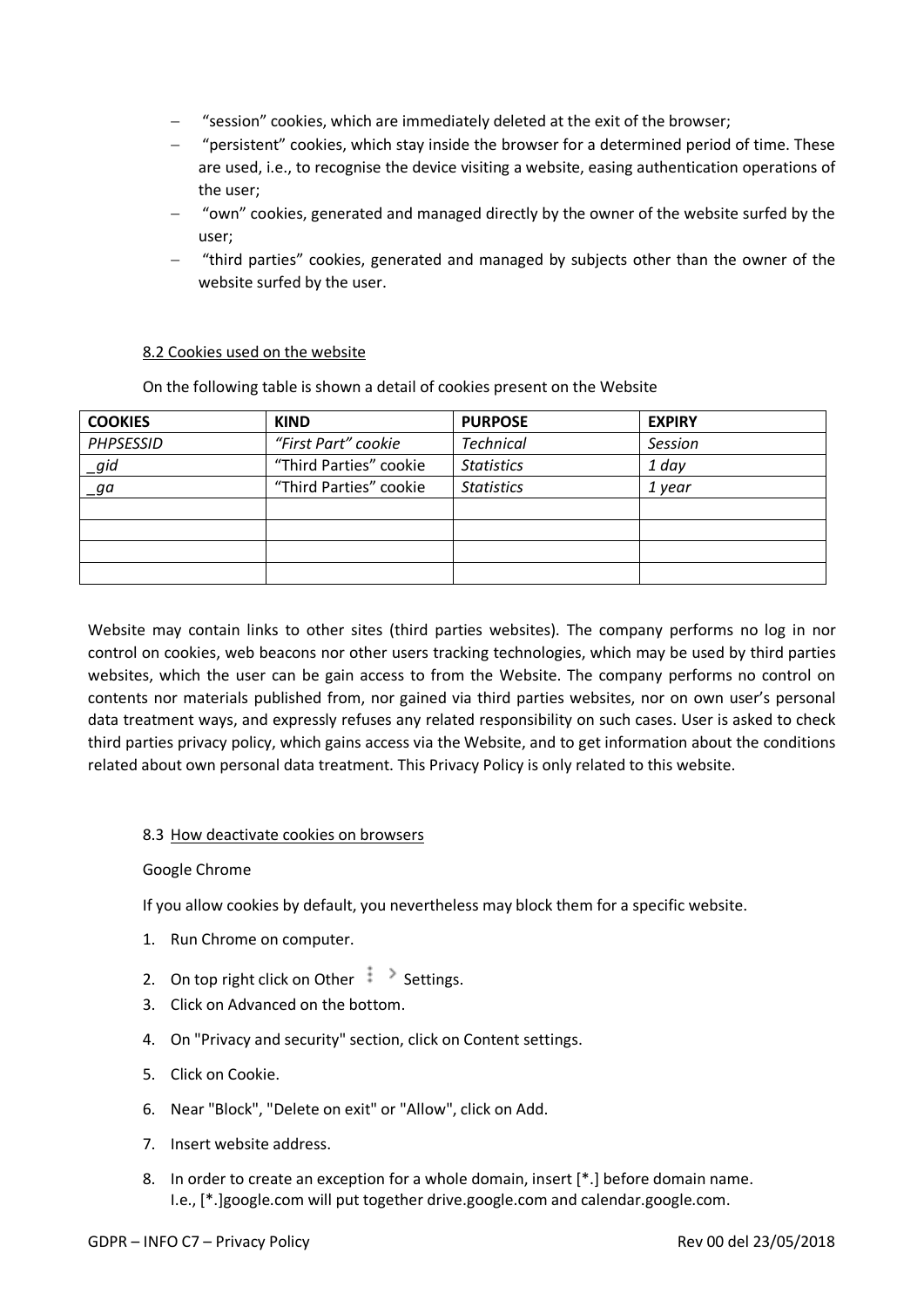9. You can also add an IP address or a website address not beginning with http://. Click on Add.

### Mozilla Firefox

To set up Firefox in order that it can block cookies of a specific website:

- 1. Visit the website which you want to block the ability to set up cookies for.
- 2. Right click by positioning the mouse cursor inside the page and select Information on page.
- 3. On Information on page window, select panel Permissions.
- 4. On line Set up cookie, unmark Use predefined.
- 5. Select option Block.
- 6. Close the window Information on page.
- 7. Remove all cookies which website has already set up on Firefox
- 8. Click on menu  $\equiv$  button and select Options.
- 9. Select panel Privacy and security and move to section History.
- 10. At History settings section: select use default settings.
- 11. Click on section Show cookies.... Cookie window will be shown.
- 12. On Search field: type name of the website you want remove cookies from. A list will be displayed, with the cookies related to the performed search.
- 13. On the list, select cookies to be removed and click on button Remove selected.
- 14. Click on Close button in order to close Cookie window.
- 15. Close page about:preferences. Eventual changes made will automatically be saved.

### Internet Explorer

- 1. Open Internet Explorer and click gear-shaped icon at top right (on Windows XP with Internet Explorer 8 or other browser versions, click on Tools menu)
- 2. Click on Internet Options in order to open the window which allows changes on browser settings.
- 3. Move to Privacy label
- 4. Click subsequently on "Websites" button, in order to open a small window where will be inserted, in the special textbox, the address of the websites to be blocked.
- 5. After clicking on Block, the website will be stored on the below list and all cookies sent from the blocked domain will not be saved;
- 6. click on OK in order to close the windows relating Internet Explorer settings.

### 8.4 How opt-in to consent to the use of cookies?